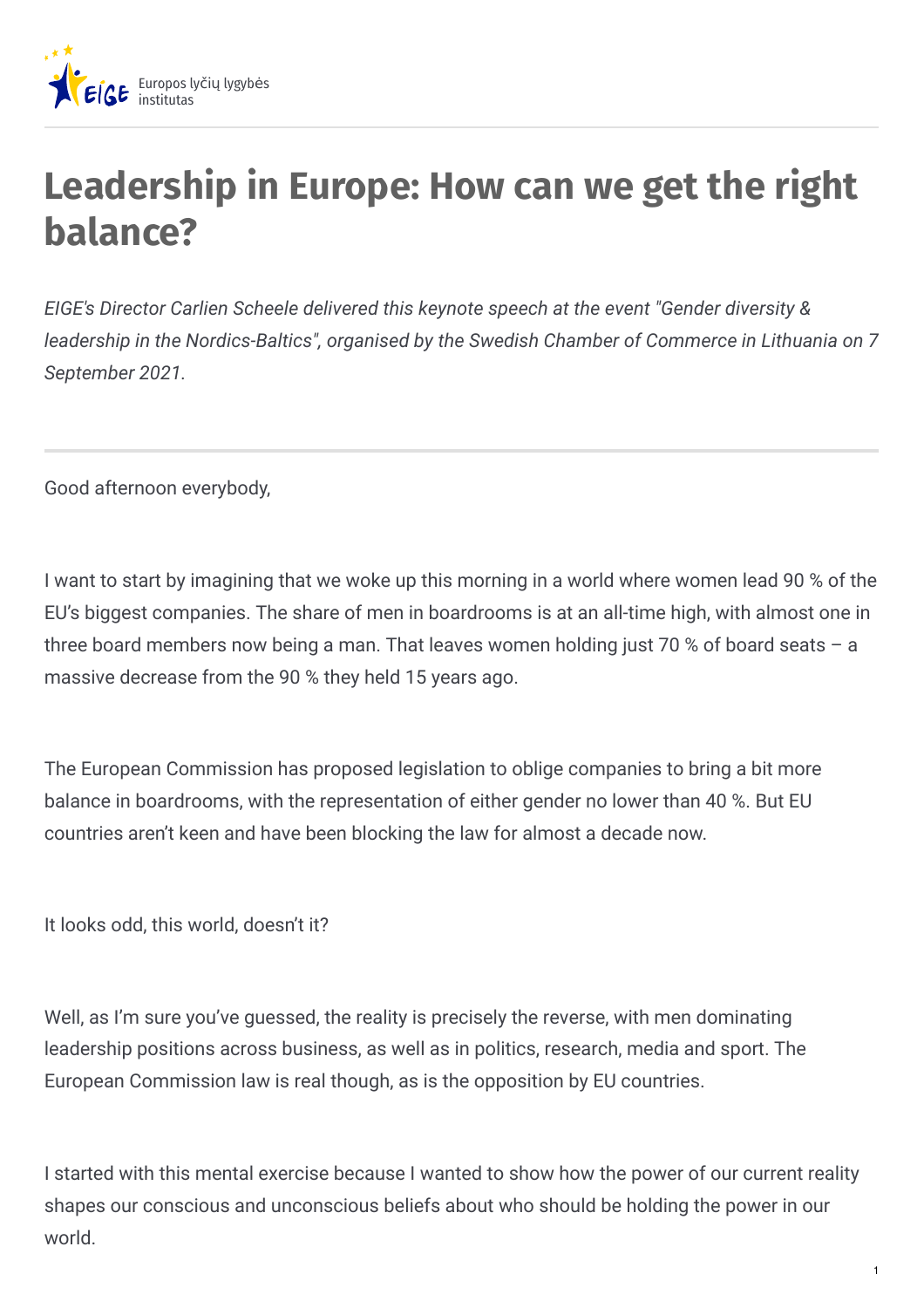We are all here today because we believe that there should be more women in leadership. We know it should be the case because women make up half of our society and should have half the say in shaping it. We know it because organisations do better when they have higher shares of women on their boards. We know it because, surely, we don't believe that men are somehow better suited to leadership than women?

And yet, when I introduced you to the world where women held a staggering 90 % of CEO positions, I suspect it sounded more crazy than the situation we're currently in. If having just 90 % of men CEOs seemed just as crazy as 90 % of women CEOs, we'd surely be seeing a lot more action than we are right now.

In this world, do you think EU Member States would be blocking a law to get some more balance into our boardrooms?

I'll let you think about that one.

What I can tell you is that not taking action in our current reality is unbelievable.

Why?

Because taking action works.

Countries that have adopted quotas for gender balance on company boards have tripled the speed at which women are joining. At such breakneck speed, these countries will have equal shares of women and men on their company boards in just four years' time.

And for those countries that have not adopted any measures to get more women into decisionmaking positions, in the boardroom and beyond? They will not see gender balance for another 125 years.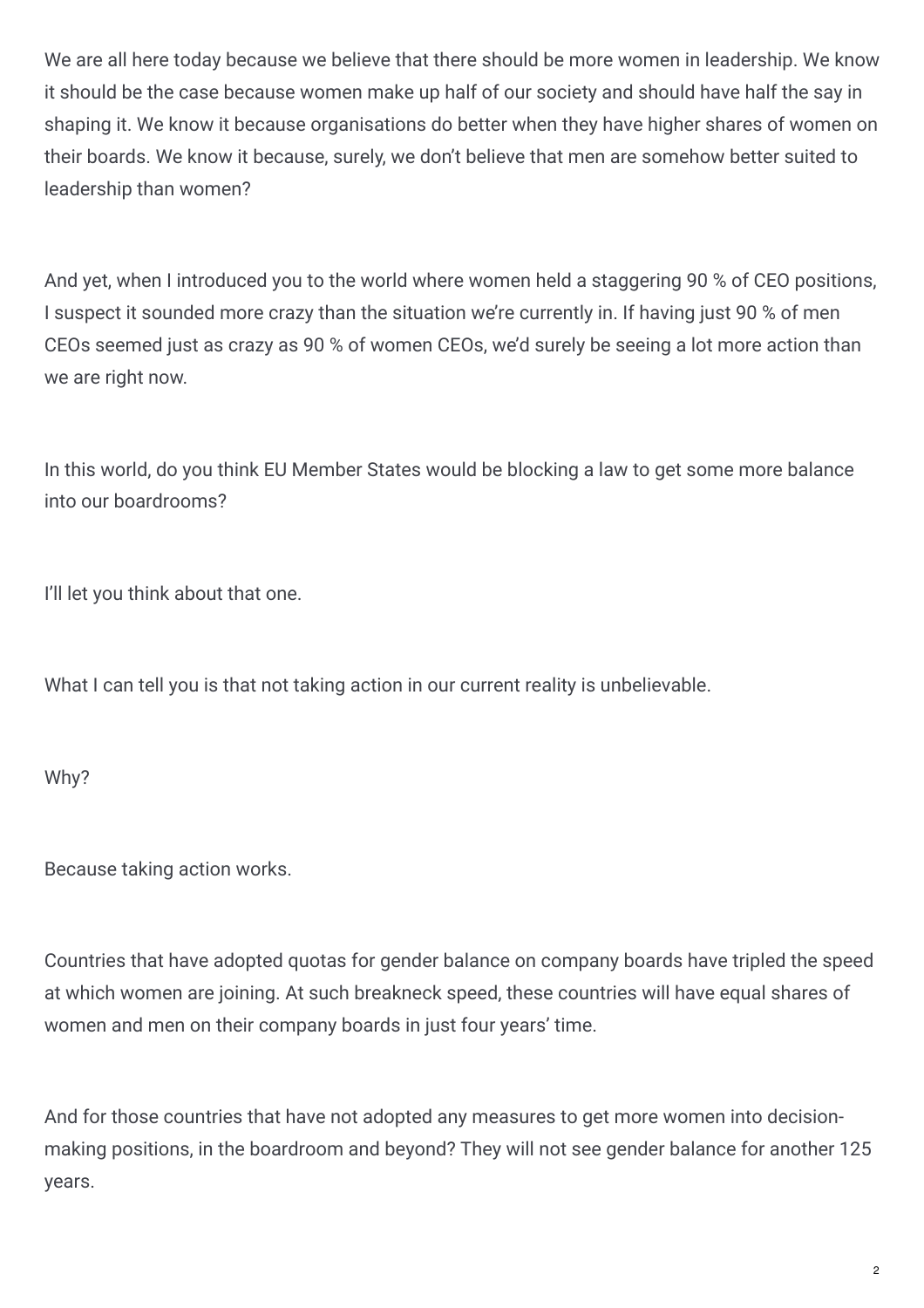Quotas clearly work. But for some reason, they still make people uneasy. There is still a suspicion that some underqualified women will be elevated to fill quotas. That they will be displacing better qualified men.

Yet research in Sweden has shown that quotas in politics have rather worked to sift out incompetent men than boost undeserving women. One can imagine the same applies to the business world.

Quotas are of course no panacea. The reasons behind the lack of women in leadership, behind the gender pay gap and behind there being less women in the workforce overall, are many.

As a woman, to get to a position where you are being considered as a company board member, or even as its CEO, you would most likely have had to overcome a number of challenges.

It is no secret that in every EU country, women do more childcare and housework than men. They are also significantly more likely to take career breaks to take care of children. This can eat into the time they are able to give to their jobs and affect their career progression.

And even when women are able to return to work after having children, even when they have managed to secure solid childcare arrangements, they are faced with invisible obstacles. For example, research has found that managers rate women as less competent than before they became mothers, as well as less competent than women without children.

I don't know if you have any daughters, but I have one. And should she herself become a mother one day, I would not want her to be judged on those terms.

How to overcome such bias? The only way is to change our realities. As well as quotas to get top women into top positions, we need to ensure that women are able to reach that stage in the first place.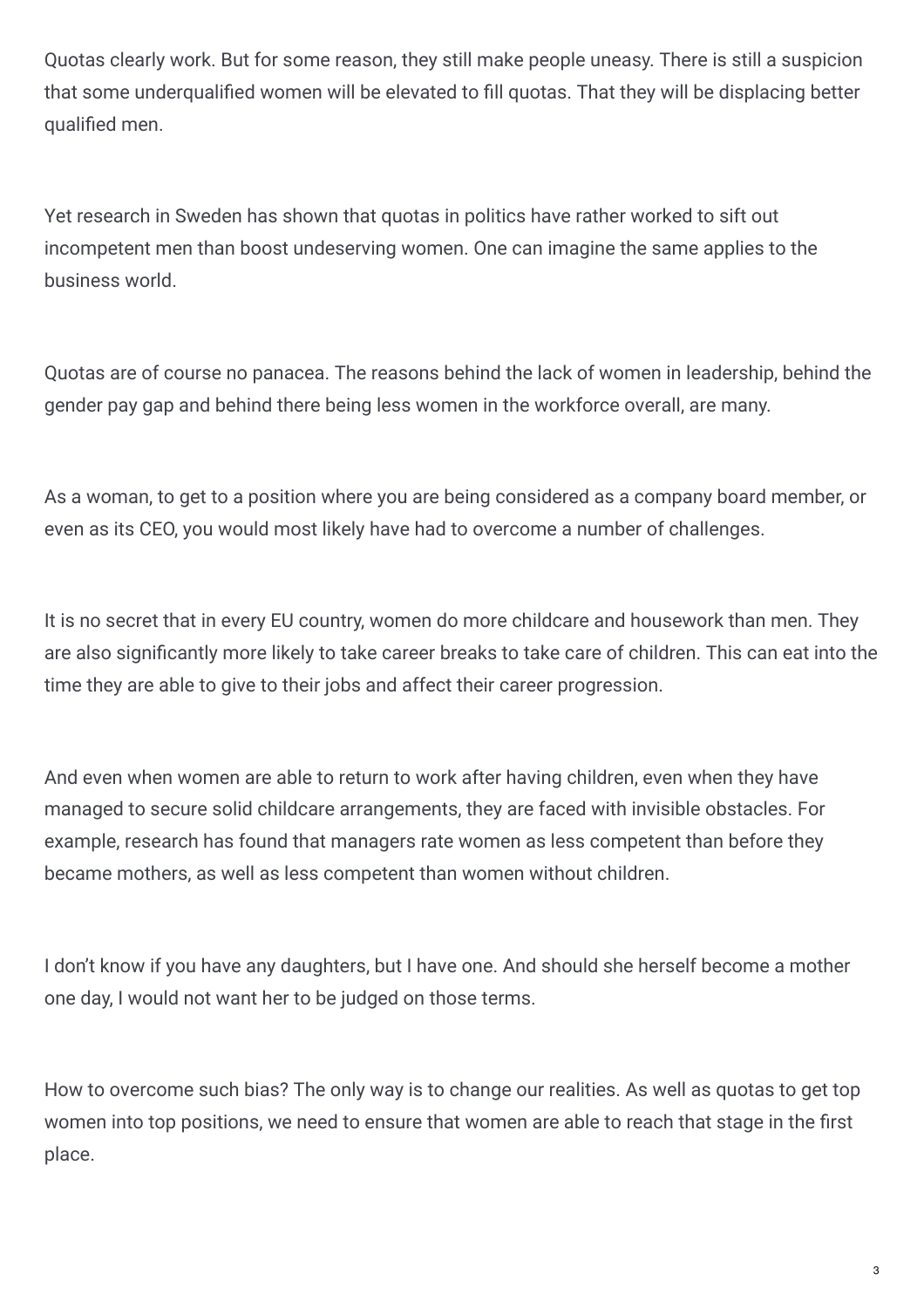To achieve this, we need affordable childcare services so that having children does not automatically result in a professional sacrifice. Currently, some 7.7 million women in the EU are kept out of paid work because they are providing care. To put that into perspective, that is about equal to the entire populations of Latvia and Denmark.

Of course, it's not just women having children. In order to have full equality at work, as well as a healthy work-life balance, men should be taking care of children just as much as women are.

Governments may need to give an extra push to change mindsets on this front. The idea of women being the ones who provide care is so firmly rooted in people's minds that men often fail to up paternity leave even when it's on offer.

The Nordic approach of 'use it or lose it' parental leave to be shared between couples has inspired the EU to include it in its law on work-life balance, which all EU countries must now implement. In the Nordic countries, the system has boosted the amount of time men spend looking after their children, and, in a virtuous cycle, normalised the idea of men as caregivers.

This kind of action serves to counter the conscious and unconscious beliefs we have about who should be providing care and who should be taking the lead at work. It helps build a world where managers treat new fathers much the same as they would treat mothers.

I think we sometimes forget that women in leadership is still quite a new phenomenon. Remember that the share of women board members has gone from under 10 % just 15 years ago to around 30 % today.

As I've highlighted today, we do not achieve such change by tinkering at the margins. We need legal change, we need cultural change, and we need men to want the change just as much as women do.

We need to work together to get more balance. In the workplace, and in the home.